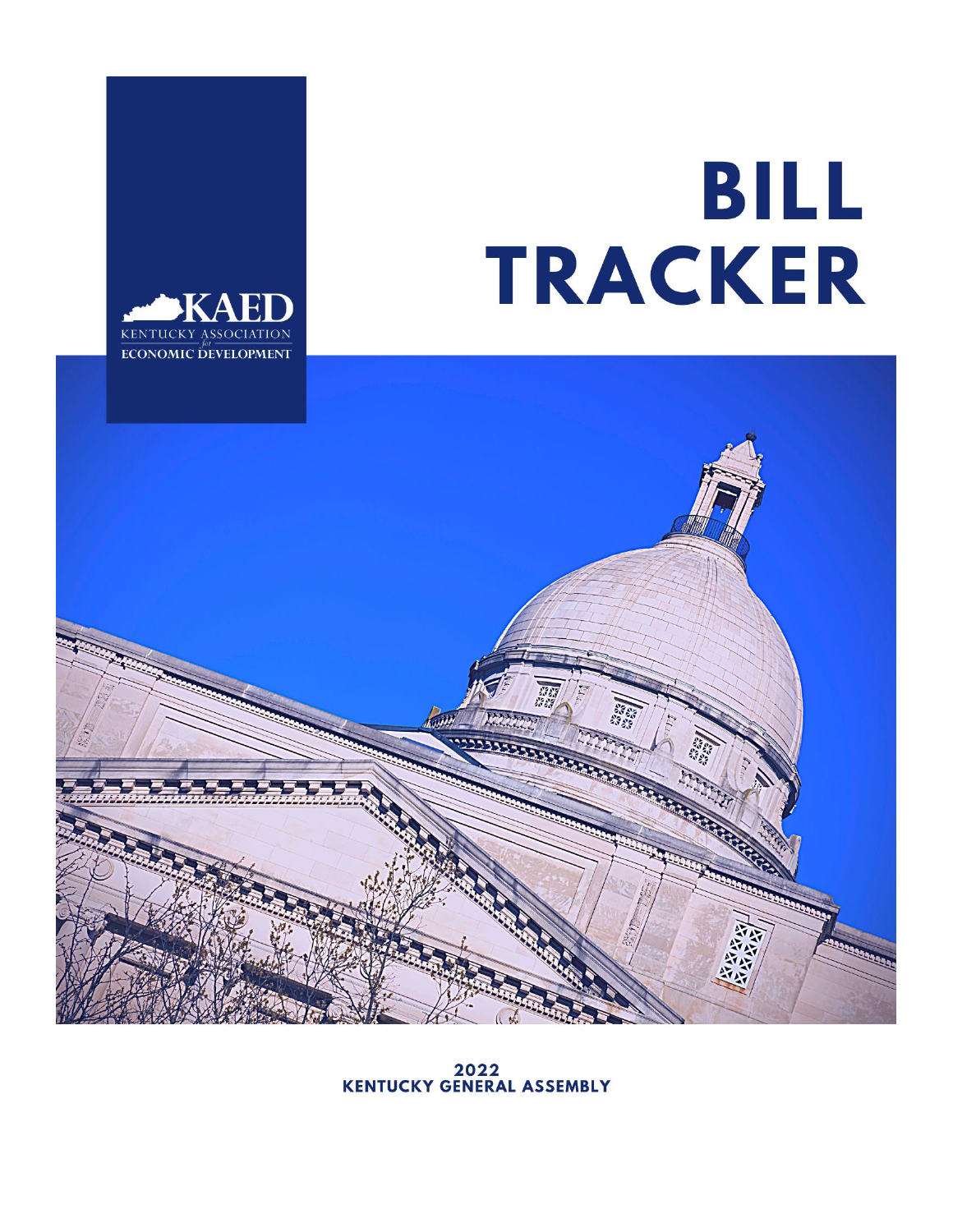

## Association Priority Issues and Bills of Interest

| Priority Legislation   As of 4.4.22 |                                                                                                                                                                   | <b>KAED Status</b>               |
|-------------------------------------|-------------------------------------------------------------------------------------------------------------------------------------------------------------------|----------------------------------|
| HB <sub>1</sub>                     | AN ACT relating to appropriations (State Budget)                                                                                                                  | Support Bold Ec. Dev. Investment |
| HB <sub>4</sub>                     | AN ACT relating to unemployment insurance                                                                                                                         | Support                          |
| HB <sub>8</sub>                     | AN ACT relating to revenue measures                                                                                                                               | Support                          |
|                                     | HB 143 AN ACT relating to economic fiscal matters                                                                                                                 | Oppose                           |
|                                     | HB 260 AN ACT relating to property assessments                                                                                                                    | Oppose                           |
|                                     | HB 308 AN ACT relating to establishment of tax credit<br>to promote investment in Kentucky businesses                                                             | Support                          |
|                                     | HB 475 AN ACT proposing an amendment to Section 181 of the<br>Constitution of Kentucky relating to the General Assembly's<br>authority over local revenue options | Support                          |
|                                     | HB 476 AN ACT relating to local taxation                                                                                                                          | Support                          |
|                                     | HB 499 AN ACT relating to employee child-care assistance,<br>making an appropriation therefor, and declaring an emergency                                         | Support                          |
|                                     | HB 659 AN ACT relating to the historic preservation tax credit                                                                                                    | Support                          |
|                                     | HB 745 AN ACT relating to economic development, making an appropriation<br>therefor, and declaring an emergency                                                   | Support                          |
|                                     | SB 111 AN ACT relating to tax increment financing and declaring<br>an emergency                                                                                   | Support                          |
|                                     | SB 127 AN ACT relating to procurement                                                                                                                             | Oppose                           |
|                                     | Legislation of Interest - Abbreviated $ $ As of 4.4.22 - Status Subject to Change                                                                                 | <b>KAED Status</b>               |
| HB <sub>7</sub>                     | AN ACT relating to public assistance                                                                                                                              | Monitor                          |
| HB 21                               | AN ACT relating to SARS-CoV-2 documentation                                                                                                                       | Monitor                          |
| <b>HB 28</b>                        | AN ACT relating to immunization disclosures                                                                                                                       | Monitor                          |
| <b>HB45</b>                         | AN ACT relating to resource recovery                                                                                                                              | Monitor                          |
| <b>HB 85</b>                        | AN ACT relating to dual credit scholarships                                                                                                                       | Monitor                          |
| HB 91                               | AN ACT relating to issuance and renewal of<br>occupational licenses to military spouses                                                                           | Monitor                          |
| HB 107                              | AN ACT relating to economic development incentive<br>projects                                                                                                     | Monitor                          |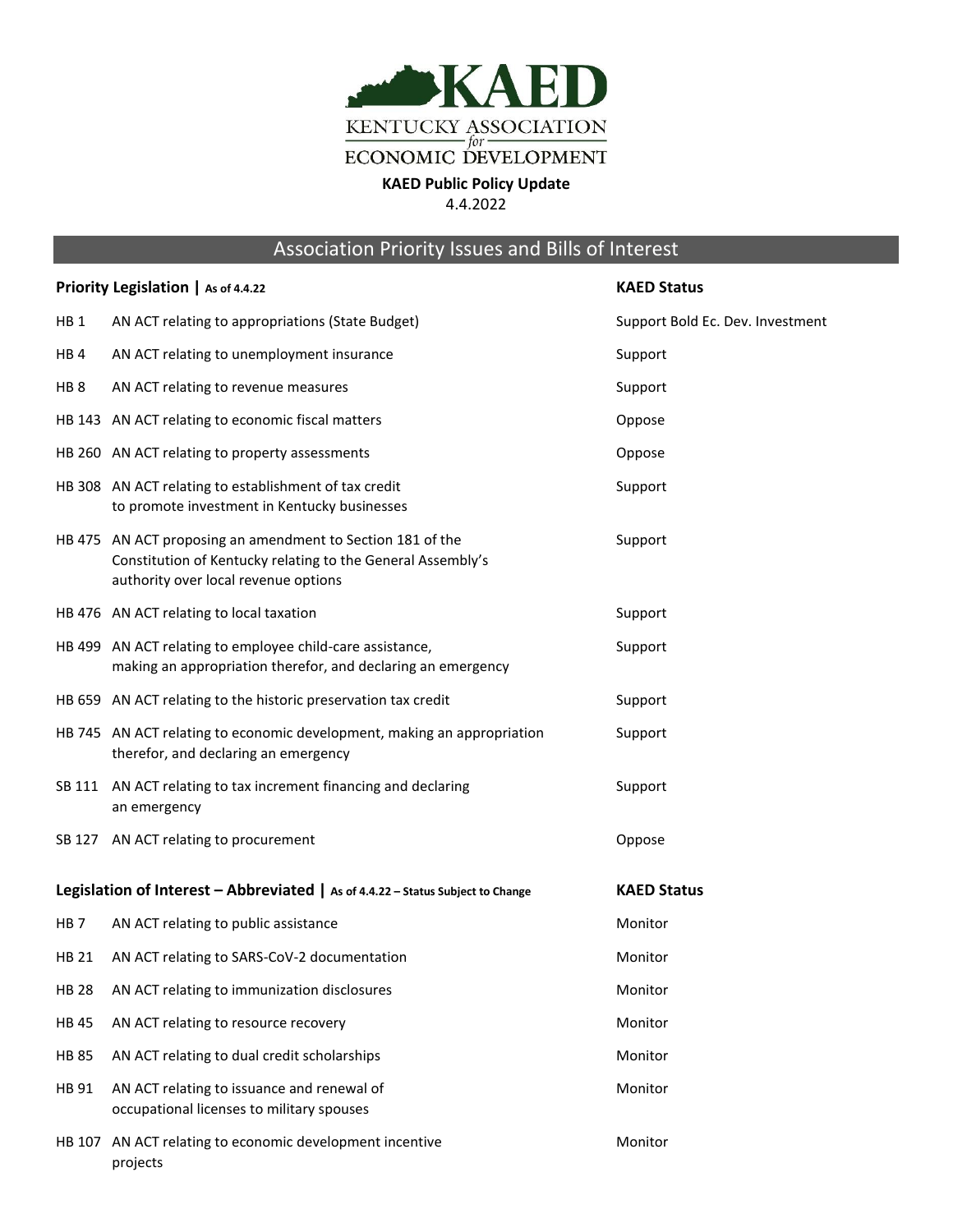| HB 123 AN ACT relating to public contracts                                                                                    | Monitor |
|-------------------------------------------------------------------------------------------------------------------------------|---------|
| HB 144 AN ACT relating to unemployment insurance and<br>declaring an emergency                                                | Monitor |
| HB 161 AN ACT relating to public funds                                                                                        | Monitor |
| HB 201 AN ACT relating to taxation                                                                                            | Monitor |
| HB 241 AN ACT relating to appropriations<br>(Transportation Cabinet)                                                          | Monitor |
| HB 242 AN ACT relating to road projects and declaring an emergency                                                            | Monitor |
| HB 293 AN ACT relating to criminal histories of job applicants                                                                | Monitor |
| HB 294 AN ACT relating to broadband service                                                                                   | Monitor |
| HB 315 AN ACT relating to broadband deployment, making<br>an appropriation and declaring an emergency                         | Monitor |
| HB 333 AN ACT relating to the community investment tax credit                                                                 | Monitor |
| HB 341 AN ACT relating to utility rates                                                                                       | Monitor |
| HB 364 AN ACT relating to the rural hospital loan fund and<br>and declaring an emergency                                      | Monitor |
| HB 379 AN ACT relating to data centers                                                                                        | Monitor |
| HB 382 AN ACT relating to wages for employment                                                                                | Monitor |
| HB 387 AN ACT relating to sales and use tax                                                                                   | Monitor |
| HB 388 AN ACT relating to government contract review and<br>declaring an emergency                                            | Monitor |
| HB 390 AN ACT relating to economic development                                                                                | Monitor |
| HB 399 AN ACT relating to local government                                                                                    | Monitor |
| HB 406 AN ACT relating to administrative regulations                                                                          | Monitor |
| HB 417 AN ACT relating to public procurement                                                                                  | Monitor |
| HB 422 AN ACT relating to information technology                                                                              | Monitor |
| HB 423 AN ACT relating to taxation                                                                                            | Monitor |
| HB 424 AN ACT relating to authority of local governments to<br>establish ordinances concerning minimum wage and paid<br>leave | Monitor |
| HB 438 AN ACT relating to levy of occupational license fees                                                                   | Monitor |
| HB 445 AN ACT relating to limited liability entity tax                                                                        | Monitor |
| HB 447 AN ACT relating to property taxation                                                                                   | Monitor |
| HB 449 AN ACT relating to resources for local development                                                                     | Monitor |
| HB 451 AN ACT relating to motor fuel standards and making an<br>appropriation therefor                                        | Monitor |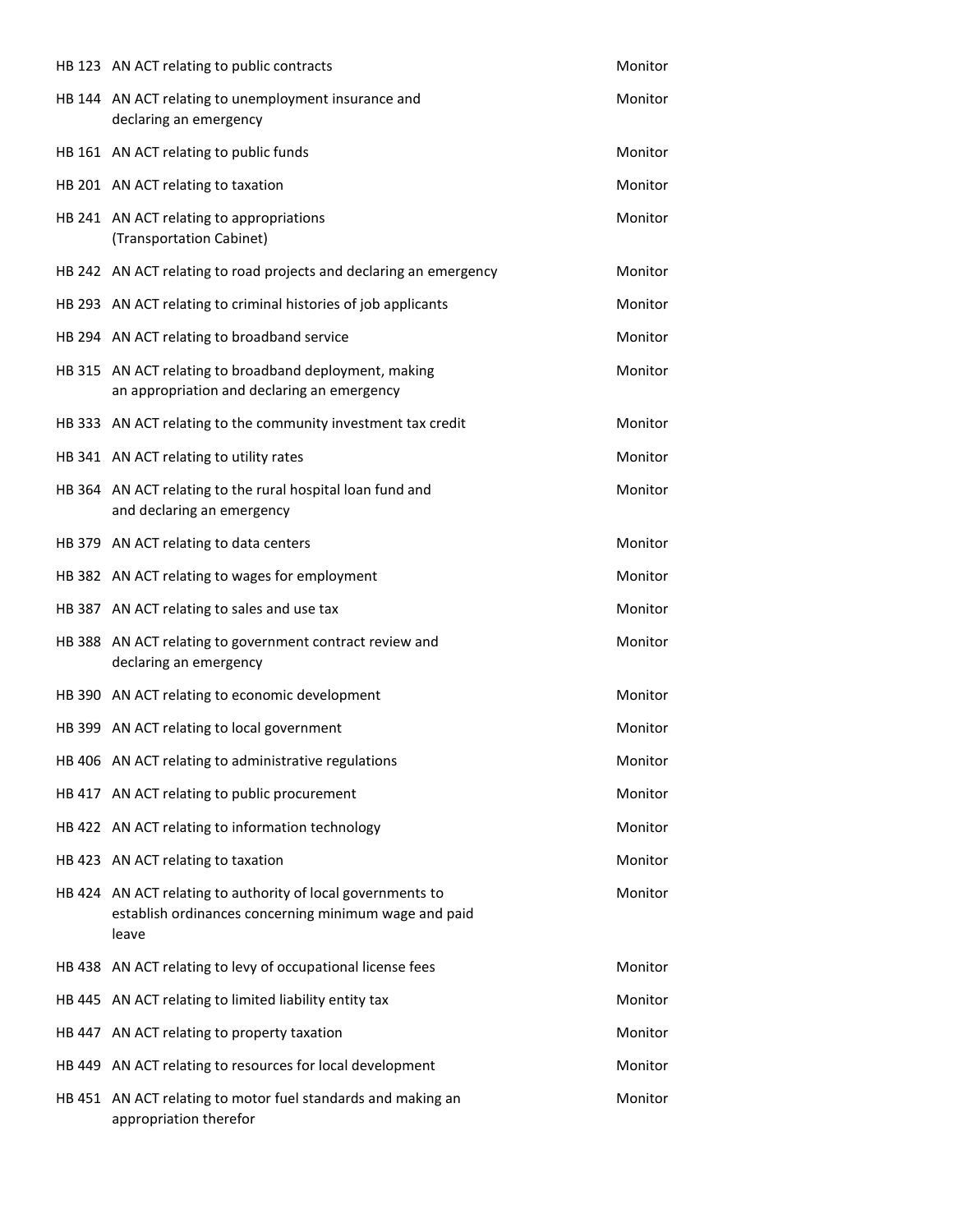|       | HB 455 AN ACT proposing an amendment to Section 54 of the<br>Constitution of Kentucky relating to recovery for injuries                                 | Monitor |
|-------|---------------------------------------------------------------------------------------------------------------------------------------------------------|---------|
|       | HB 459 AN ACT relating to the American Rescue Plan Act of 2021,<br>making an appropriation therefor, and declaring an<br>emergency                      | Monitor |
|       | HB 460 AN ACT relating to emergencies and declaring an emergency                                                                                        | Monitor |
|       | HB 470 AN ACT relating to ensuring reliability and resiliency of the<br>electric grid                                                                   | Monitor |
|       | HB 478 AN ACT relating to public utilities                                                                                                              | Monitor |
|       | HB 481 AN ACT relating to construction bids                                                                                                             | Monitor |
|       | HB 482 AN ACT relating to area development districts, making an<br>appropriation therefor, and declaring an emergency                                   | Monitor |
|       | HB 492 AN ACT relating to utility pole replacement for broadband<br>network deployment, making an appropriation therefor, and<br>declaring an emergency | Monitor |
|       | HB 508 AN ACT relating to sales and use tax                                                                                                             | Monitor |
|       | HB 554 AN ACT relating to short-time compensation                                                                                                       | Monitor |
|       | HB 555 AN ACT relating to the decontamination tax credit                                                                                                | Monitor |
|       | HB 556 AN ACT relating to the voluntary environmental<br>remediation tax credit                                                                         | Monitor |
|       | HB 557 AN ACT relating to transportation                                                                                                                | Monitor |
|       | HB 563 AN ACT relating to public-private partnerships for<br>capital projects with an aggregate value of \$25,000,000<br>or more                        | Monitor |
|       | HB 627 AN ACT relating to a tax credit for stillage management                                                                                          | Monitor |
|       | HB 647 AN ACT relating to coal-derived carbon and making an<br>appropriation therefor                                                                   | Monitor |
|       | HB 664 AN ACT relating to employee right of action and declaring an<br>emergency                                                                        | Monitor |
|       | HB 684 AN ACT relating to budget requirements                                                                                                           | Monitor |
|       | HB 708 AN ACT relating to public assistance, making an appropriation<br>therefor, and declaring an emergency                                            | Monitor |
|       | HB 744 AN ACT relating to wage assessments for remote workers                                                                                           | Monitor |
|       | HB 758 AN ACT relating to financial assistance and making an appropriation<br>therefor                                                                  | Monitor |
|       | HB 778 AN ACT relating to public utilities                                                                                                              | Monitor |
|       | HB 781 AN ACT relating to tax return data and declaring an emergency                                                                                    | Monitor |
|       | HJR 82 A JOINT RESOLUTION relating to road projects                                                                                                     | Monitor |
| SB 13 | AN ACT relating to wages                                                                                                                                | Monitor |